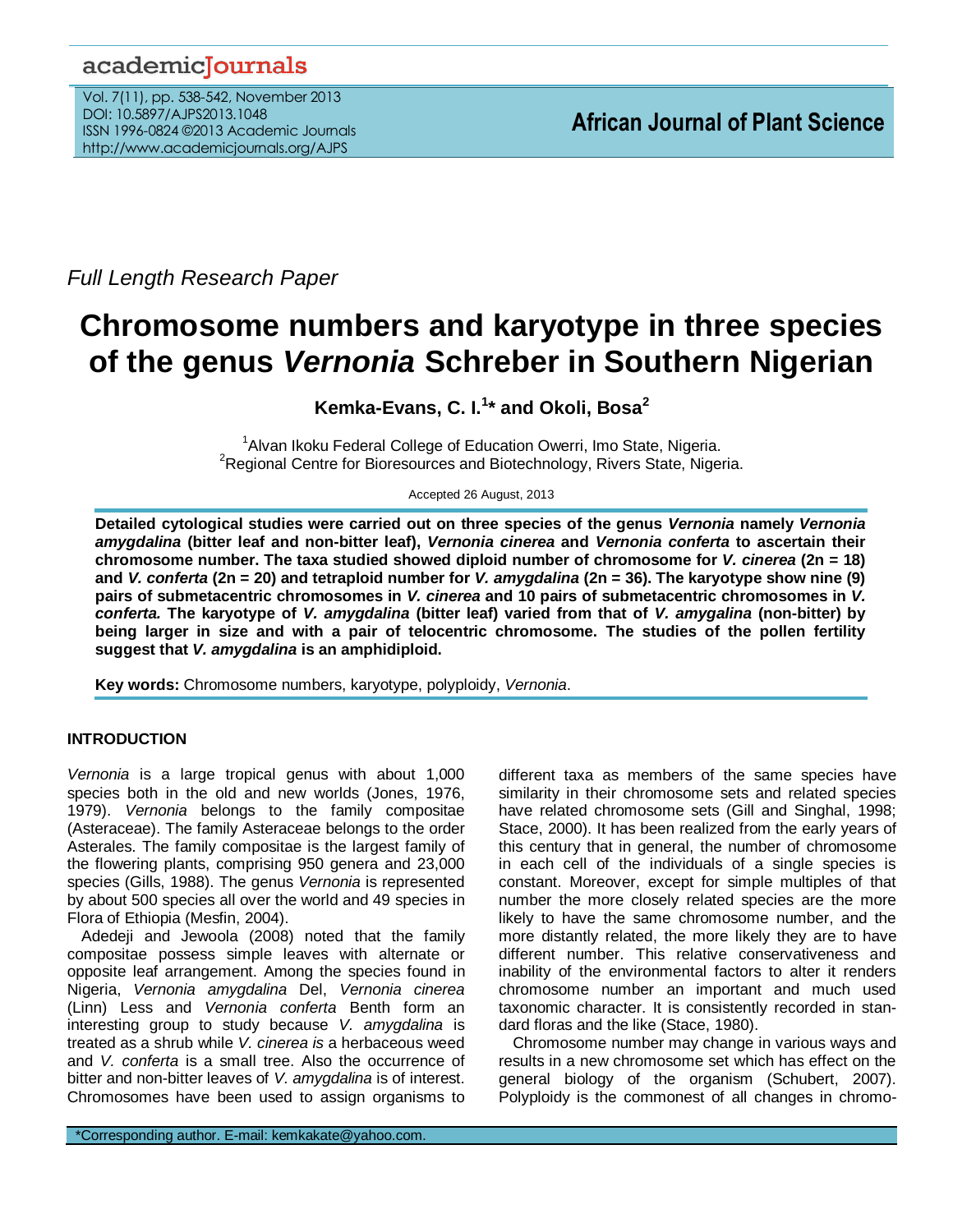some number,especially in plants (Stace, 2000). This increase in chromosome number by complete set is of two types based on the origin of the additional chromosome set. Instudying published chromosome lists, it becomes evident that closely related species (within one genus) may differ in chromosome number, the most frequent variations based on the phenomenon of polyploidy (Swanson, 1968). Ikechukwu (2011) studied two species of Abrus in Nigeria and reported that *Anolis pulchellus* is a polyploidy of *A. pulchellus.* The structure of the chromosome together with the size and number has been found extremely useful at all levels of the taxonomic hierarchy. For members of the genus *Vernonia*, some chromosome counts and their taxonomic importance have been given and examples include *V. cinerea* (n = 9) (Olorode, 1974), *V. cinerea* (n = 9) (Jones, 1976) *V. cinerea* (2n = 18) (Andhra, 1981). According to Jones (1976), there are several kinds of polyploidy number relationship in flowering plants. *Vernonia* in the old world has a dibasic chromosome number of  $n = 9$  or 10 with polyploids of  $n = 18$ , 20 or 30, whereas in the New world it has basic chromosome number of  $n = 17$  with polyploids of 34, 51, 58 or 68. This paper is aimed at reviewing the number of chromosome of *V. amygdalina*, (bitter variety), *V. cinerea* and *V. conferta*. The chromosome number of the *V. amygdalina* (non-bitter variety) was determined. It will also investigate their polyploidy level and construction of a Karyotype for the taxa studied.

#### **MATERIALS AND METHODS**

Stem cuttings of the four different taxa were collected and grown in the field in small pots filled with wet soil. Auxiliary buds emerged and roots ranging from 10 to 40 mm in length were produced after two to three weeks, healthy roots were excised and transferred to collection bottles containing 0.002 m aqueous solution of 8 hydroxyquinoline. This pretreatment was carried out to accumulate metaphase through spindle fibre inhibition (Darlington and Lacour, 1975). After 3 h in this solution, root tips were fixed in 3:1 ethanol acetic acid (V/V) for at least 24 h. The root tips were used immediately and some were stored in 70% alcohol in a refrigerator.

For microscopic observation a little portion of the root-tip, about 1 mm from the apex was excised and squashed in a drop of F.L.P. orcein stain (2 g of Orcein dissolved in 100 ml of solution of equal parts of formic acid, lactic acid, propanoic acid and water) under a cover slip, flattened out and examined under a microscope following the method of Okoli (1983). Photomicrographs of the chromosomes were taken from good temporary slides, using a leitz - habolux-12-microscope fitted with WILD - WPS camera. The flower heads of the different taxa studied were collected and pollen from anthers teased out on a slide, stained with cotton-blue lactophenol and viewed under the microscope to ascertain the percentage of fertility.

### **RESULTS**

Mitotic studies of the four taxa studied show that *V. amygdalina* (bitter leaf) has mitotic chromosome number of 2n = 36, *V. amygdalina* (non-bitter leaf) 2n = 36, *V.*  *cinerea* 2n = 18 and *V. conferta* 2n = 20 (Plates 1 to 4). The karyotype of *V. amygdalina* (bitter variety) consists of one (1) pair of telocentric chromosomes, one (1) pair of metacentric chromosomes and 16 pairs of submetacentric chromosomes (Plate 5A). *V. amygdalina* (non-bitter variety) consists of one (1) pair of telocentric chromosomes and 17 pairs of submetacentric chromosomes (plate 5B). *V. cinerea* consists of 9 pairs of large submetacentric chromosomes (Plate 5C). *V. conferta* consists of 10 pairs of submetacentric chromosomes (Plate D). Pollen fertility studies revealed that the fertility rate in *V. amygdalina* (bitter leaf) is 82.55% *V. amygdalina* (non-bitter leaf) is 74.57, 68.95% in *V. cinerea* and 66.00% in *V. conferta*

# **DISCUSSION**

The results of the chromosome number of the *Vernonia*  species studied show that *V. amygdalina* (bitter and nonbitter leaves) have 2n = 36, *V. cinerea* 2n = 18 and *V. conferta* 2n = 20. The chromosome count of *V. cinerea* corresponds with the work of Jones (1976) and Andhra (1981).

In studying published chromosome lists, it becomes evident that closely related species (within one genus) may differ in chromosome number, the most frequent variations based on the phenomenon of polyploidy (Swanson, 1968). Groups of organisms in which there is a range of chromosome numbers representing different degrees of polyploidy (ploidy levels) are known as polyploidy series. Interspecific variation in chromosome numbers has proved to be one of the richest sources of cytological data of value to taxonomists. At this level, there is usually a fairly obvious single base-number, from which the variations in chromosome number have been derived to produce aneuploids and polyploids (Stace, 1980).

The 36, 18, 20 chromosome counts made on these *Vernonia* species studied could be regarded as a polyploidy series. *V. amygdalina* 2n = 36 is tetraploid, *V. cinerea* 2n = 18 is a diploid and *V. conferta* 2n = 20 is also a diploid. According to Jones (1976), there are several kinds of polyploidy number relationship in flowering plants. *Vernonia* in the old world has a dibasic chromosome number of  $n = 9$  or 10 with polyploids of  $n =$ 18, 20 or 30, whereas in the New world it has basic chromosome number of  $n = 17$  with polyploids of 34, 51, 58 or 68. The ploidy level of the *Vernonia* species studied suggest basic chromosome number of  $n = 9$  or 10 because *V. cinerea* is a diploid plant with chromosome number 2n = 18 while *V. conferta* which is also diploid has a chromosome number of  $2n = 20$ . The dibasic chromosome number of the *Vernonia* species studied suggests that they all belong to the genus *Vernonia* in the old world. This conforms to the work of Jones (1976).

The karyotype of *Vernonia* species studied shows telocentric, metacentric and often submetacentric chromo-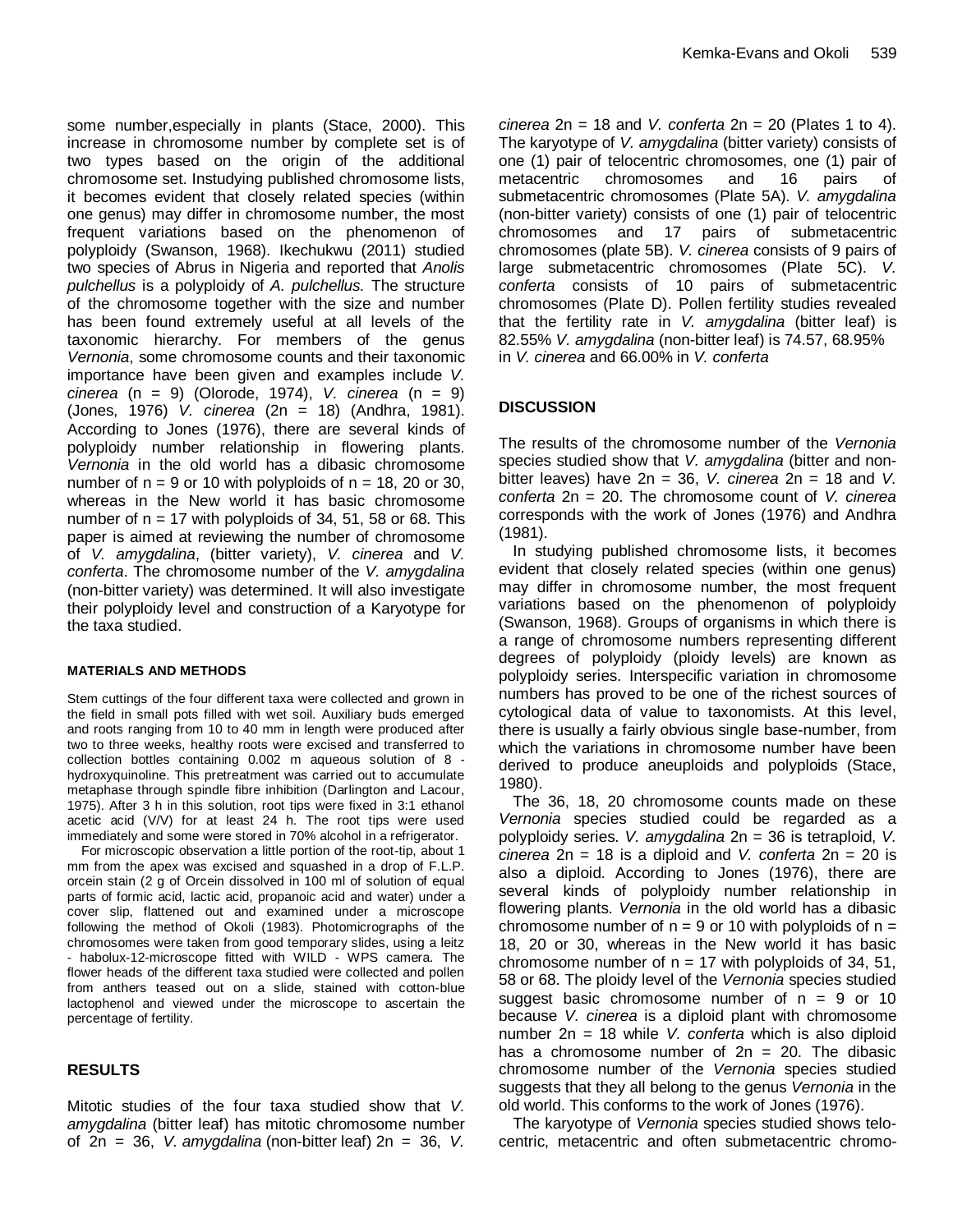

**Plate 1.** Mitotic chromosomes of *V. amygdalina* (bitter leaf), 2n = 36. 100x.



**Plate 2.** Mitotic chromosomes of *V. amygdalina* (non-bitter leaf) 20  $= 36$  100x.



**Plate 3.** Mitotic chromosomes of *V. cinerea* 2n = 18. 100x.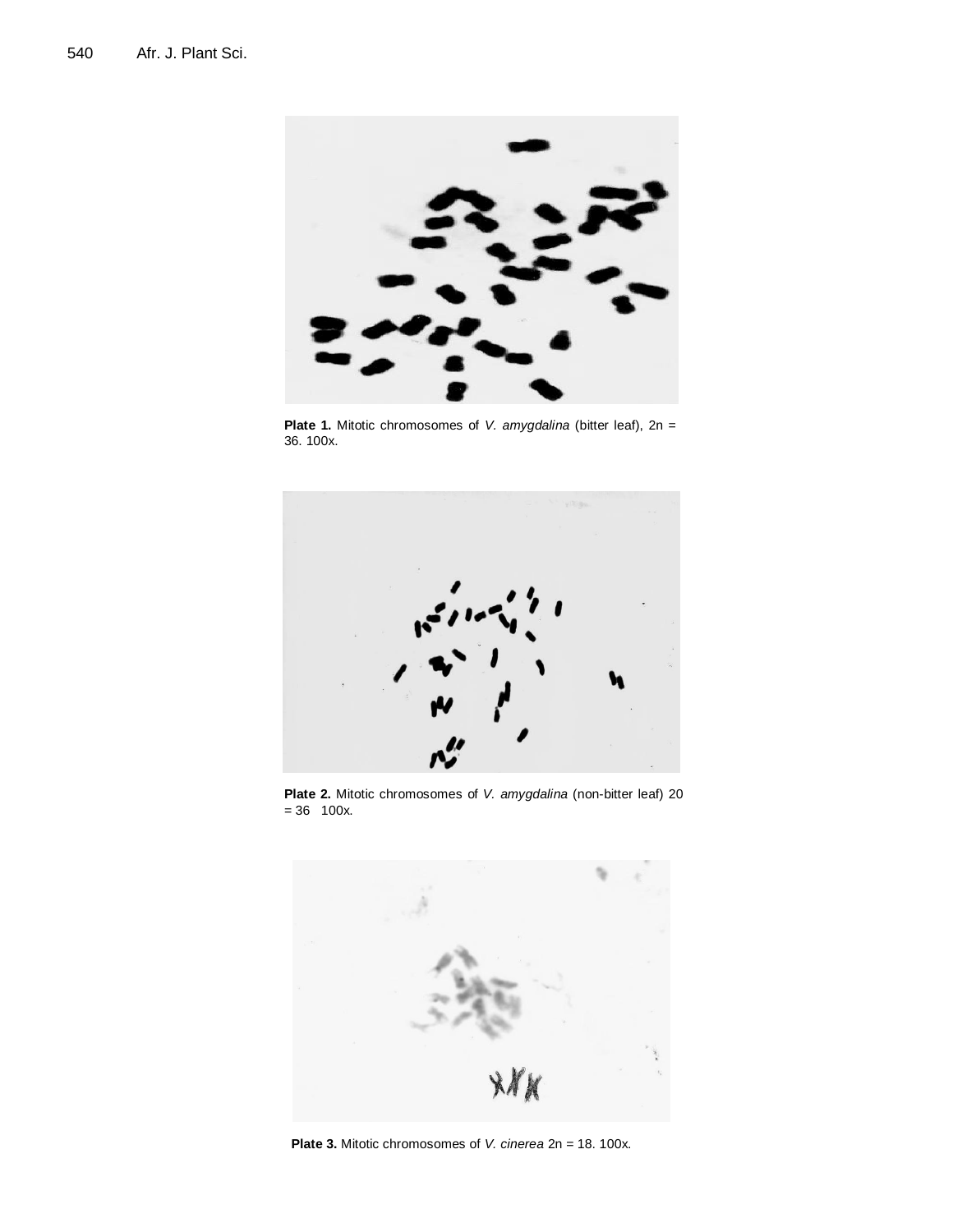

**Plate 4.** Mitotic chromosomes of *V. conferta* 2n = 20. 100x.



**Plate 5.** Karyotype of *Vernonia* species A: Tetraploid *V. amygdalina* (bitter leaf) 2n = 36. B: Tetraploid *V. amygdalina* (non-bitter leaf) 2n = 36. C: Diploid *V. cinerea* 2n = 18. D: Diploid *V. conferta* 2n = 20.

chromosome. The large nine pairs of submetacentric chromosome in *V. cinerea* suggest that the species is more primitive than the other *Vernonia* species studied. Polyploidy has been utilized in the past, as a positive marker of the direction of evolution which would indicate the primitive and the derived groups or at least derivations which are not possible using the negation principle. It has been widely held that diploids are more primitive forms from which polyploids arose and that this change is irreversible (Stace, 1980).

The study of the pollen fertility reveals that all the taxa of *V. amygdalina* are pollen-fertile. These suggest that both *V. amygdalina* (bitter leaved) and *V. amygdalina* non-bitter leaf which are polyploidy, are amphidiploids.

#### **REFERENCES**

Andhra PW (1981) Chromosome number report *Vernonia*, *Taxon* 23:411- 420.

Darlington CD, Lacour LF (1975). The Handling of Chromosome  $4<sup>th</sup>$  ed,